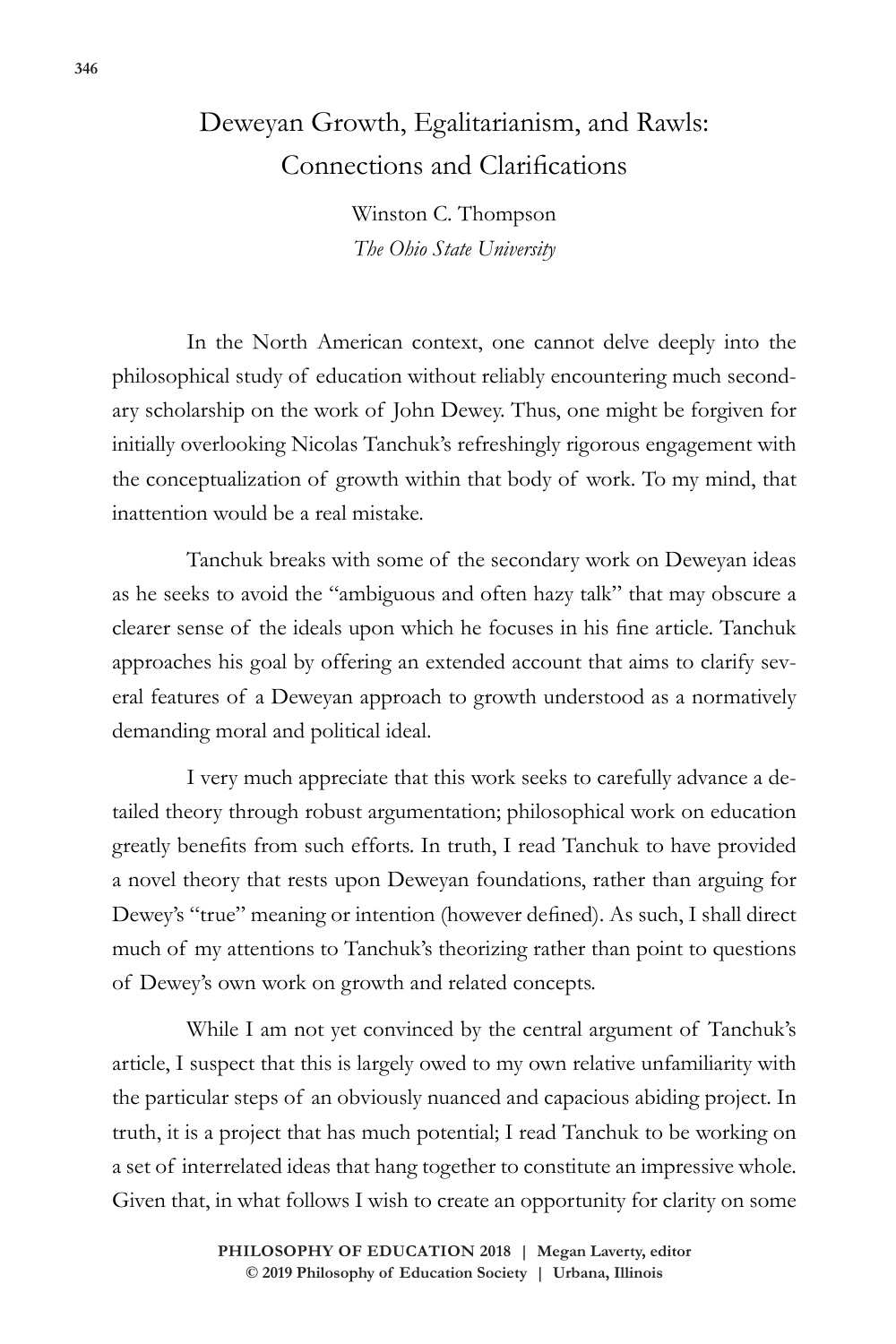of the ideas that drive this worthwhile project. It is my hope that these clarifications, which I shall organize in relation to 1) growth, 2) egalitarianism, and 3) the Rawlsian foil of the article, might render the ideas therein more accessible to a wider audience of scholars.

Perhaps chief amongst the helpful clarifications (and the one that shall receive the least space here) would be a fuller definition of *what* the article takes Deweyan growth to be, in anticipation of its analysis of *how* it ought to be valued/justified. In some moments of the article a reader might be led to believe that growth is synonymous with "learning" or, perhaps more accurately, "learning for learning's own end." In other segments of the article, growth is identified as strongly similar in function to Rawlsian "aggregate welfare."'<sup>1</sup> As I suspect that Tanchuk's view of Deweyan growth might differ from standard takes on the concept, it would be helpful to have more of that substance in the service of more fully embracing the arguments and conclusions.

The second opportunity for clarification might be found in providing a more explicit statement about equality's relation to growth. In some moments, it seems as though the concept of equality pulls in multiple directions without the reader having a clear sense of why it behaves as it does in each instance.

To demonstrate, the article's analysis of Deweyan growth might rely upon equality understood as: A) "equal growth" and/or, B) "growth towards equality."

In the first instance, equal growth might be achieved if both parties within a pair grow in equal objective amount (here, one might imagine equal units of growth added to each party). Equal growth could also be achieved if both parties within a pair grow in equal proportional amount relative to their starting allotments (here, one might imagine equal percentage gains, as measured in units of growth, for each party). In either case, it would seem that equal growth reifies existing (presumably, undesirable) inequalities between parties such that the article's central claims of reciprocal transparency might be considerably frustrated.

In the second instance (growth towards equality), it would seem that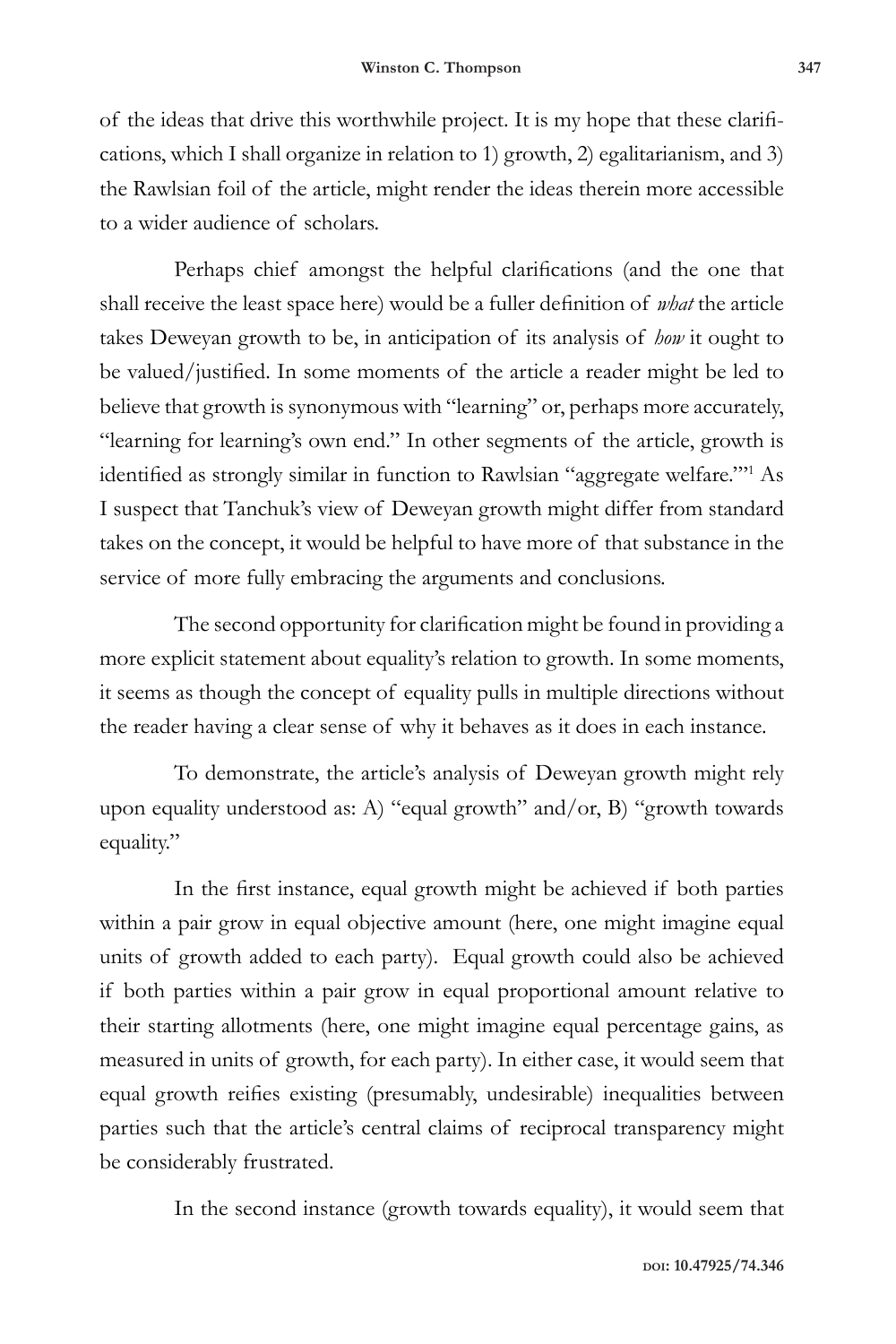the desired goal of equal capacities between parties necessitates unequal gains in the service of equalizing members of the pair. Perhaps this outcome-oriented approach to equality and growth in Tanchuk's Deweyan theory represents a meaningful deviation from Dewey, as he seems to use the phrase that Tanchuk references, "equable and easy," in reference to intellectual *opportunities* rather than *outcomes.2*

Further clarification of the usage of equality that drives this Deweyan project would be especially helpful as I take one of Tanchuk's disagreements with Rawls to stem from the worry that a Rawlsian view on this Deweyan theory of growth might identify the unequal treatment of learners in the service of gains for the elite. But, of course, Rawlsians are rather focused on avoiding similar trouble with elitism and goals of equality. Given their dedication to Rawls' difference principle (which allows inequalities only in the service of gains to the least well-off), it is unclear why Rawlsians would not readily recognize the same potential in this Deweyan theory of growth (i.e., unequal growth might be justified only in instances in which it contributes to otherwise unachievable growth for those with the least capacities). Indeed, Tanchuk seems to recognize a similar possibility as he identifies something of a difference principle for growth, though this seems focused on improving *equality* rather than *welfare.*<sup>3</sup>

In any case, I am inclined to provisionally grant Tanchuk's assertion that the Rawlsian elitism objection seemingly defeats the simple version of the Deweyan theory of growth. In response to that potential defeat, Tanchuk powerfully suggests that the Deweyan theory can avoid this defeating objection on its own terms; yet, I would appreciate further discussion of why the problem is sufficiently avoided by moving equality to a conceptual location internal to the value of growth. Asked differently, what about that internal location fortifies the Deweyan theory of growth from Rawlsian objections of elitism? Indeed, much of this seems to depend upon Tanchuk's use of equality in ways that might be usefully clarified for the uninitiated reader.

As a final subject of clarification, I am excited about Tanchuk's view of Rawlsian theory and would welcome the opportunity to have him provide more context for his perspective. I am very glad that his article spans philosophical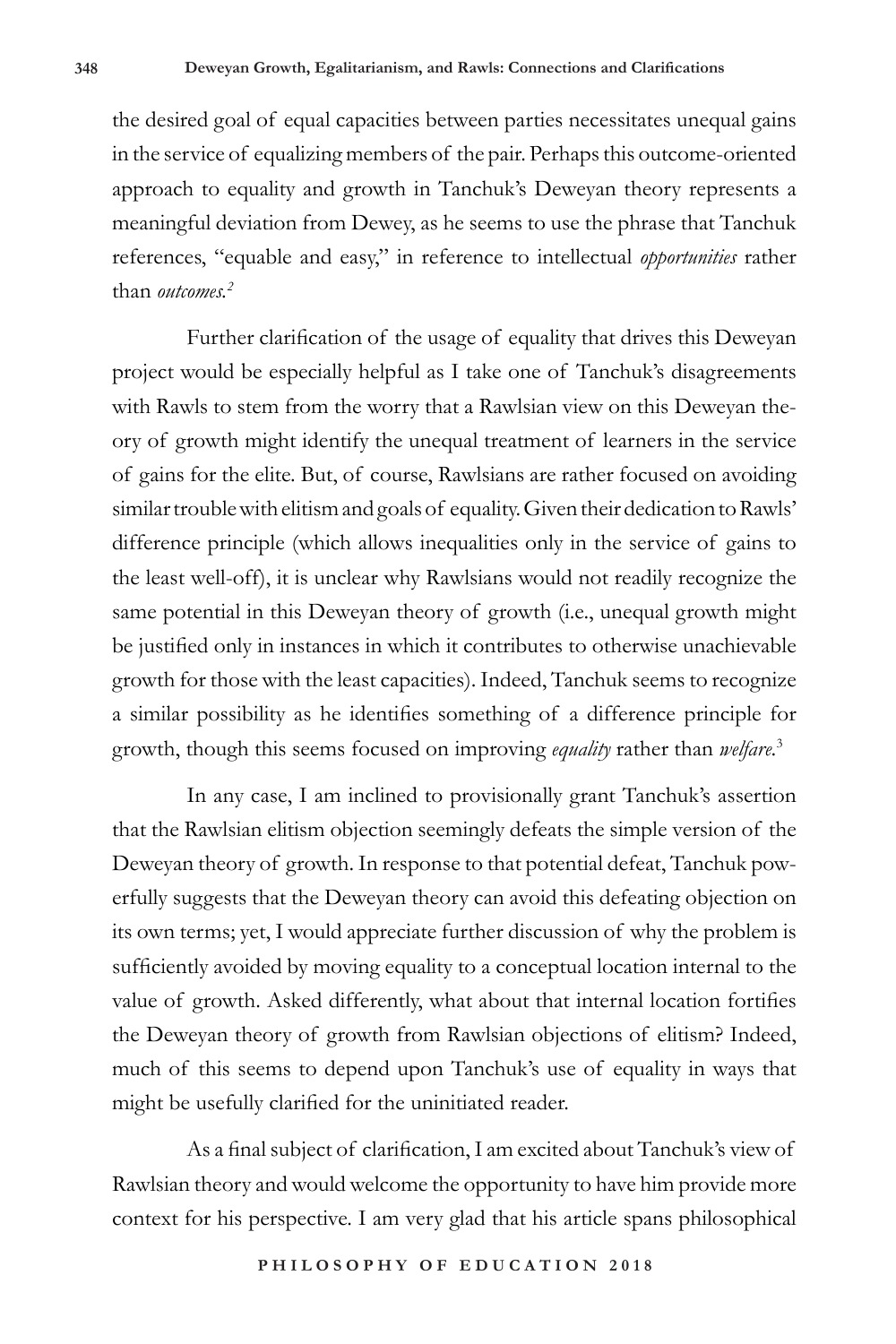traditions and think one of its real strengths is found in its willingness to do that captivating work in the service of new theorizing on such influential schools of thought. But I wonder about the degree to which the Rawlsian approach, presented in contrast to the Deweyan, seems to potentially encompass more of the Deweyan conceptual moves than Tanchuk's article acknowledges. In this, allow me to point to two sample areas that might allow for additional explicit analysis: self-interestedness and shared interests.

Tanchuk seems to read Rawls as holding a view of persons as *selfish* such that they must be systematically contracted into mutually or objectively beneficial actions. Though this is forwarded as a point of distinction between the Rawlsian and Deweyan approaches, it seems more likely to me that Rawls is best read as describing the *self-interestedness* of persons such that they benefit from a procedure by which they come to recognize their shared goals. And this does not seem very distant from elements of the presented Deweyan theory. In fact, Tanchuk suggests that persons will realize that their values align with others in the service of a (potentially utilitarian) view of the desirability of maximizing growth (however defined).<sup>4</sup> Might a Rawlsian social contract be echoed in the form of a Deweyan pedagogical contract? If not, it would be helpful to have more explicit statement about why we ought to regard these views as significantly dissimilar.

Tanchuk writes that Rawls' view (on the separateness of persons) requires a denial of the existence of any 1) ultimate and 2) unifying good. However, it is unclear why, in the context of the Deweyan discussion, Rawlsians would need to take a position as strong as denial on the first part of that construction. Their goals of political liberalism are met by their silence on the existence of an ultimate good; they need only be agnostic about that metaphysical matter. Additionally, on the second part of that construction, Rawlsians could well be understood as recognizing a unifying good. In many respects, the basis of Rawls' project is an engagement with the process by which diverse groups of persons holding seemingly incompatible sets of values can come to realize that they hold some unifying views of the good in common. In this way, Rawls' project is one of (an admittedly minimal) reciprocal transparency in the ways